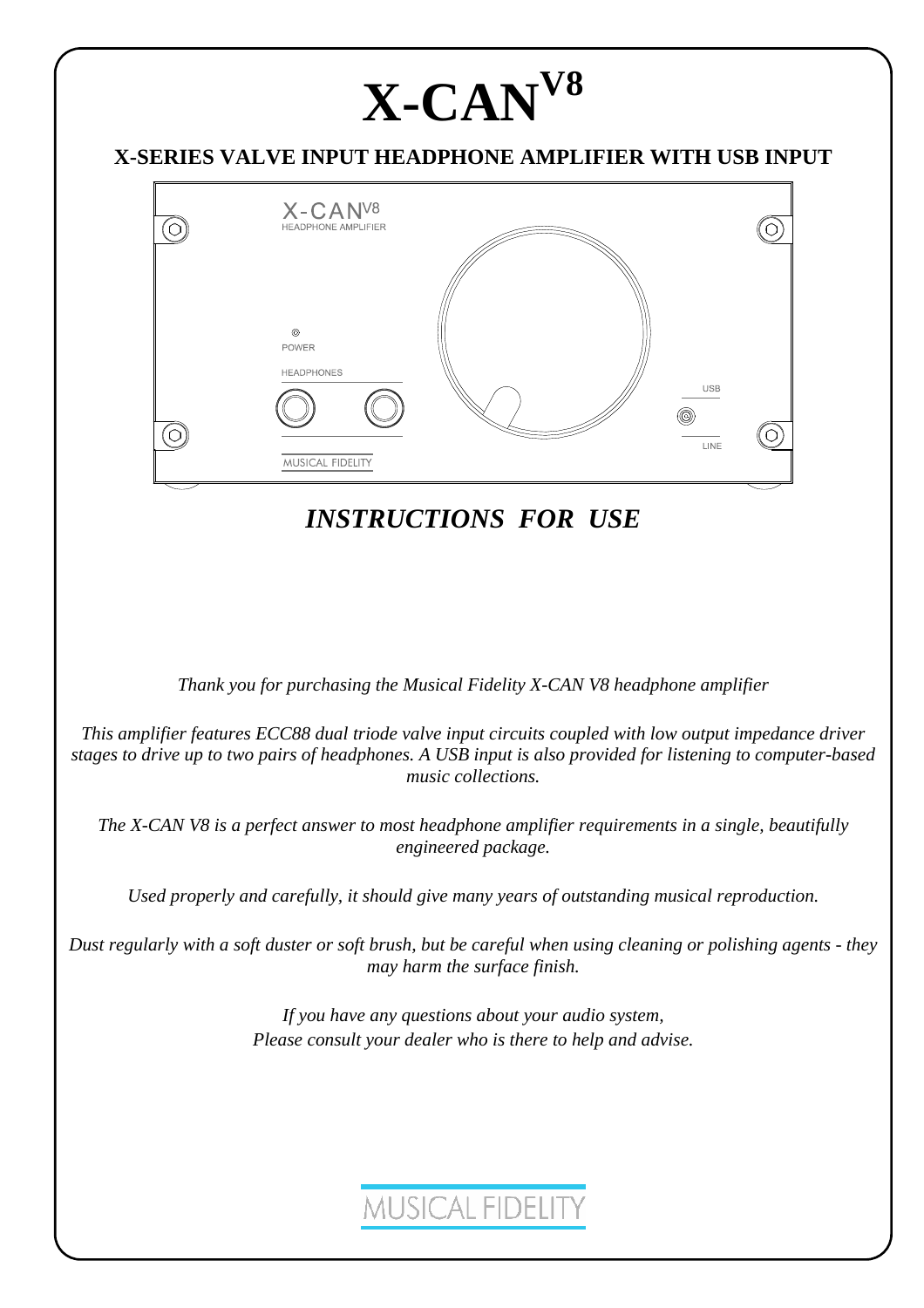## **X-CANV8 CONTENTS**

### **PAGE Section 3 General advice** - - Installation precautions User information **4 Disposal information** EU disposal information **5 Installation** - - - - Introduction Cleaning Installation Audio connection **6 Facilities and connections Facilities and connections -** Illustrations – Main unit front & rear panels **7, 8 Amplifier operation** - - Starting, Volume, Mute Computer setup for USB (PC and MAC), **9 Amplifier problems?** - Basic amplifier fault finding **10 Amplifier specifications 11 Manual history**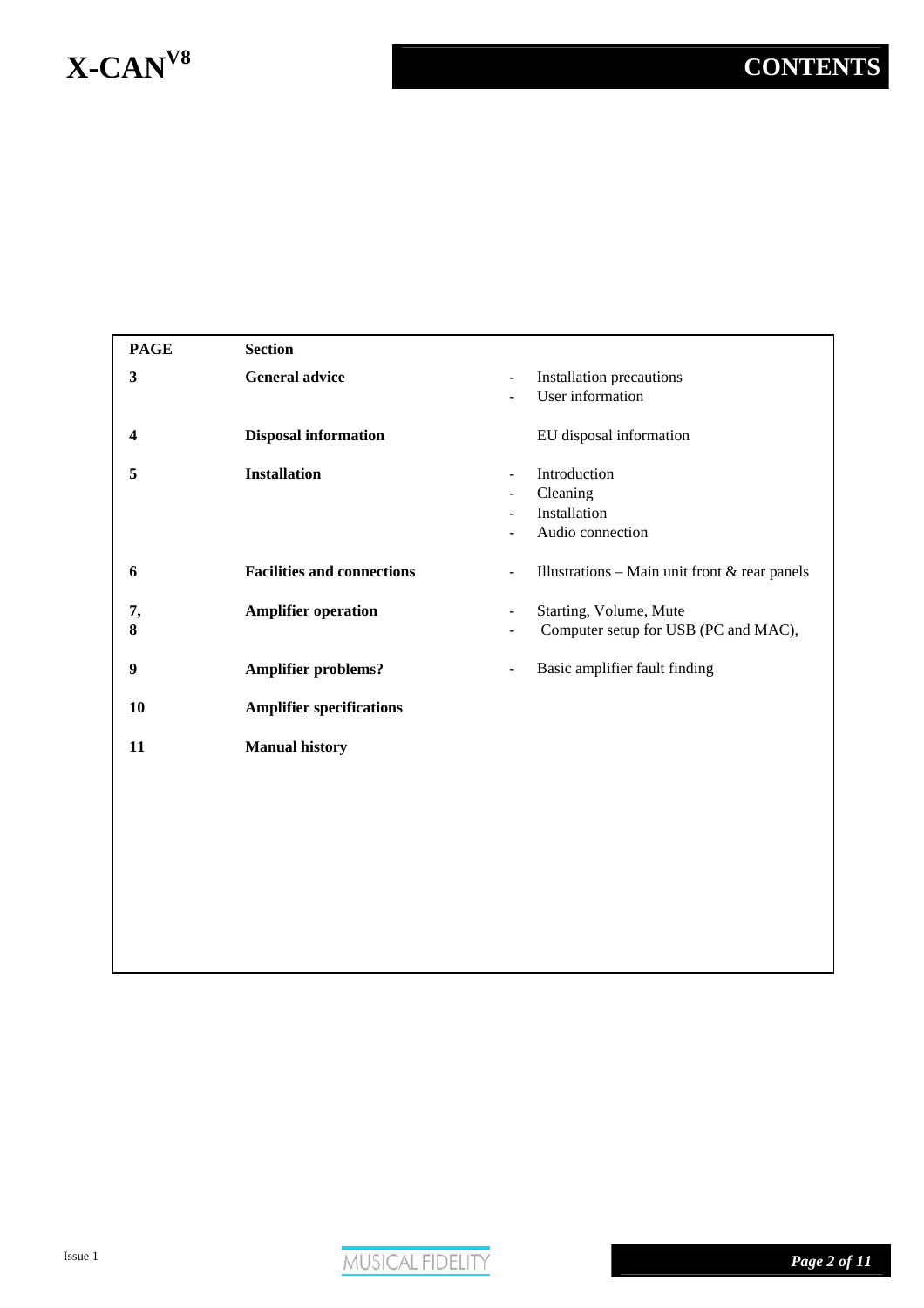

### **INSTALLATION PRECAUTIONS & USER INFORMATION**

This new X-CAN V8 is designed and built to provide trouble-free performance, but as with all electronic devices it is necessary to observe a few precautions:

Heed all warnings shown on the back of the product.

Only connect the X-CAN V8 power supply to a mains outlet having the same voltage as marked at the back of the power supply.

Always ensure that when disconnecting and reconnecting your audio equipment the mains supply is switched off.

Position the power lead and signal interconnects where they are not likely to be walked on or trapped by items placed on them.

Do not use near water, or place water-filled containers on the X-CAN V8, for example, a flower vase or potted plants. **If water does spill inside, immediately pull out the mains plug from the wall socket and inform your dealer, who should then check the unit before further use. Entry of liquid into the X-CAN V8 is dangerous, and may cause electric shock or fire hazard.** 

Do not place the unit near direct heat sources such as radiators, direct sunlight or other equipment.

Do not remove any covers or try to gain access to the inside. There are no internal adjustments or fuses you can replace yourself. Refer all service work to an authorised Musical Fidelity agent.

**Note: Unauthorised opening of the equipment will invalidate any warranty claim.**

Dust regularly with a soft cloth or soft brush but be careful when using cleaning or polishing agents - they may harm the surface finish.

The electronics in modern hi-fi equipment is complex and may, therefore, be adversely affected or damaged by lightning. For protection of the audio system during electrical storms, remove the mains plugs and disconnect any aerial lead.

If after-sales service is required, to help the dealer identify the X-CAN V8 please quote the serial number located on the rear panel of the unit.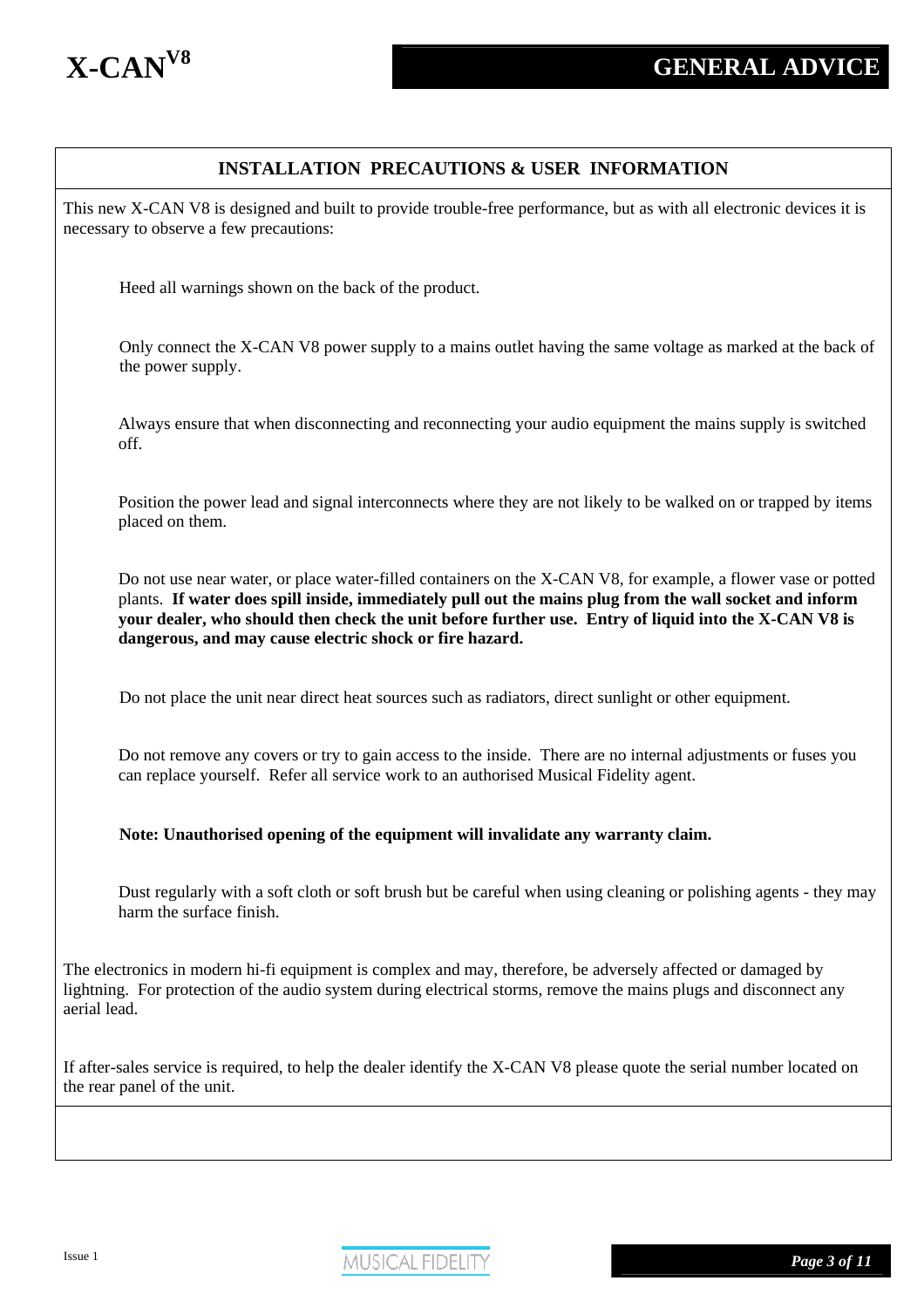### **X-CANV8 ITEM DISPOSAL INFORMATION**



#### **NEW DISPOSAL**

The crossed out wheeled bin label that appears on the back panel of the product indicates that the product must not be disposed of as normal household waste. To prevent possible harm to the environment please separate the product from other waste to ensure that it can be recycled in an environmentally safe manner. Please contact local government office or retailer for available collection facilities.



#### DISPOSITION

La poubelle sur roulettes barrées X, qui apparaît en logo sur le panneau arrière du produit, indique que celui-ci ne doit pas être traité comme un déchet domestique commun. Afin de protéger l'environnement, ce produit électronique devra être géré séparément et donc recyclé selon les nouvelles normes Européennes Rohs concernant les déchets d'appareils électroniques. Prière de contacter les services concernés gouvernementaux ou votre point de vente pour l'élimination et l'enlèvement de déchets électroniques équipés de composants électroniques.

### 瓣

#### DISPOSAL

La etiqueta cruzada hacia fuera del compartimiento que aparece en el panel trasero del producto indica que el producto no se debe reciclarse como basura normal de la casa. Para prevenir daños posible al ambiente separe por favor el producto de otras basura para asegurarse de que puede ser reciclada de una manera ambientalmente segura. Entre en contacto por favor a su oficina gubernamental local o a su minorista para las instalaciones disponibles de la colección.



#### RIFIUTI

L'etichetta del cassonetto barrato riportato sul retro dell'apparecchio indica che il prodotto non deve essere smaltito tramite la procedura normale di smaltimento dei rifiuti domestici. Per evitare eventuali danni all'ambiente, separare questo prodotto da altri rifiuti domestici in modo che possa venire riciclato in base alle procedure di rispetto ambientale. Per maggiori dettagli sulle aree di raccolta disponibili, contattate l'ufficio govenativo locale od il rivenditore del prodotto.

#### FACHGERECHTE ENTSORGUNG:

Das auf der Geräterückseite angebrachte Label deutet darauf hin, dass das Produkt nicht mit konventionellem Hauskehricht entsorgt werden darf. Um Schäden und Verschmutzungen an Umwelt und Mensch zu vermeiden, muss das Produkt fachgerecht entsorgt und von anderem Abfall getrennt werden. Wenden Sie sich bei Fragen hierzu an Ihren Fachhändler oder an eine öffentliche Informationsstelle.



Het label op de achterzijde van dit apparaat, een afvalbak op wielen met een kruis doorgehaald, geeft aan dat dit apparaat niet samen met gewoon huishoudafval mag worden weggegooid. Om mogelijke schade aan onze leefomgeving te voorkomen dient dit apparaat, gescheiden van gewoon huishoudelijk afval, te worden afgevoerd zodat het op een milieuvriendelijke manier kan worden gerecycled. Neem voor beschikbare inzamelplaatsen contact op met uw gemeentelijke reinigingsdienst of met uw elektronica leverancier.

#### **HÄVITTÄMINEN**

Yliruksattua jäteastiaa kuvaava tarra tuotteen takalevyssä kertoo, että tuotetta ei saa käsitellä normaalina talousjätteenä. Ympäristön suojelemiseksi on tuote pidettävä erillään muusta jätteestä ja se on kierrätettävä ekologisesti kestävällä tavalla. Ota yhteyttä laitteen myyjään tai Pirkanmaan Ympäristökeskukseen lähimmän kierrätyskeskuksen löytämiseksi.

#### AFSK AFNING

Logoet med en skraldespand med kryds over på bagsiden af apparatet indikerer at dette produkt ikke må kasseres som normal husholdni ngsaffald. For at forebygge mulig skade på miljøet, bedes De separere dette produkt fra andet affald, og sikre at det bliver genbrugt på en miljørigtig måde. Kontakt venligst de lokale myndigheder eller din forhandler for oplysning om nærmeste tilgængelige opsamlingssted for elektronikaffald.

#### ∆ΙΑ∆ΙΚΑΣΙΑ ΑΠΟΡΡΙΨΗΣ

∆ΙΑΓΕΓΡΑΜΜΕΝΟ ΤΡΟΧΗΛΑΤΟ ΚΑΔΟ ΑΠΟΡΡΙΜΑΤΩΝ ΣΤΗΝ ΠΙΣΩ ΟΨΗ ΤΟΥ ΜΗΧ ΑΝΗΜΑΤΟΣ ΤΟ ΣΗΜΑ ΜΕ ΤΟΝ

∆ΗΛΩΝΕΙ ΟΤΙ ΤΟ ΠΡΟΙΟΝ ΑΥΤΟ ∆ΕΝ ΠΡΕΠΕΙ ΝΑ ∆ΙΑΧΕΙΡΙΣΘΕΙ ΣΑΝ ΣΥΝΗΘΙΣΜΕΝΟ ΟΙΚΙΑΚΟ ΑΠΟΒΛΗΤΟ. ΠΡΟΣ ΑΠΟΦΥΓΗ ΕΝ∆ΕΧΟΜΕΝΗΣ ΕΠΙΒΑΡΥΝΣΗΣ ΤΟΥ ΠΕΡΙΒΑΛΛΟΝΤΟΣ, ΞΕΧΩΡΙΣΤΕ ΤΟ ΠΡΟΙΟΝ ΑΠΟ ΤΑ ΑΛΛΑ

ΑΠΟΡΡΙΜΑΤΑ ΩΣΤΕ ΝΑ ΕΞΑΣΦΑΛΙΣΘΕΙ Η ΑΝΑΚΥΚΛΩΣΗ ΤΟΥ ΜΕ ΤΟΝ ΠΡΕΠΟΝΤΑ ΤΡΟΠΟ.

ΠΑΡΑΚΑΛΟΥΜΕ ΝΑ ΕΠΙΚΟΙΝΩΝΗΣΕΤΕ ΜΕ ΤΗΝ ΤΟΠΙΚΗ ΥΠΗΡΕΣΙΑ ΑΝΑΚΥΚΛΩΣΗΣ Η ΜΕ ΤΟ ΚΑΤΑΣΤΗΜΑ ΑΓΟΡΑΣ ΓΙΑ ΠΕΡΙΣΣΟΤΕΡΕΣ ΛΕΠΤΟΜΕΡΕΙΕΣ.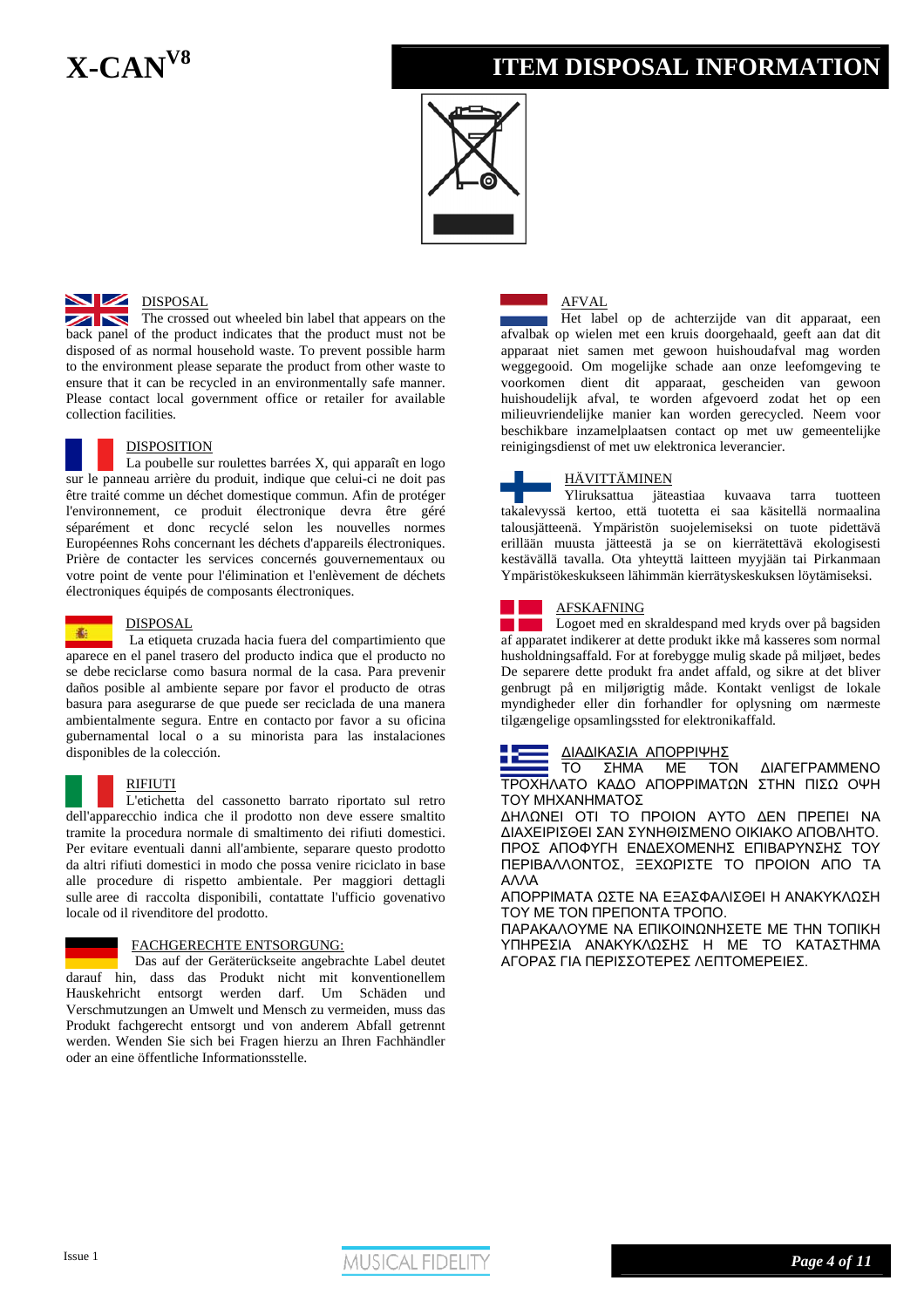#### *INTRODUCTION*

Congratulations on the purchase of the new X-CAN V8 integrated valve headphone amp. Great attention has been paid to internal layout, isolating each circuit section to prevent possible interaction.

The unit features our highly refined ECC88 dual triode valve input amplifier circuit coupled with a new low output impedance driver stage to improve current delivery and dynamics to lower impedance headphones. Twin jack sockets are provided so it is possible to share the musical experience!

A USB input is also provided for listening to computer-based music collections. This interfaces easily with most PC/MAC computers without additional drivers.

The resultant performance achieved by this unit is among the best in the world. It has excellent signal to noise ratio, low distortion, wide bandwidth, huge dynamic range, extraordinary resolution and fine detail.

#### *CLEANING*

Before cleaning the unit, switch off power at the mains switch and remove the mains plug from the wall socket.

Clean the cabinet and remote control unit using a moist cloth. Using solvents, white spirit or thinners is not advised, as they could damage the surface finish.

#### *INSTALLATION*

Position the X-CAN V8 on a stable, horizontal surface where there is no risk of it being knocked, or subjected to vibration such as from loudspeakers.

The X-CAN V8 must be protected from humidity - if the unit is moved from a cold place to a warm room, leave the unit for an hour or so to allow sufficient time for the moisture to evaporate.

#### *POWER CONNECTIONS*

The X-CAN V8 requires a free mains socket for its power supply. The power supply then connects using its flying lead to the DIN 24V AC socket at the back of the unit. We advise that you use only the supplied X-series adaptor for this unit, or a Musical Fidelity power supply.

#### *AUDIO CONNECTIONS*

**Inputs:** Connect analogue input to RCA line inputs (see p.7 For more information). Use good quality fully connected (signal and ground) coaxial phono cables for all signal connections.

**Outputs**: Connect one or two sets of headphones to the output sockets

The **LOOP** outputs allow direct pass-through of the input signals to tape/MD/CD recorder, for example. They are directly connected to the line inputs and are not affected by the volume control on the XCAN V8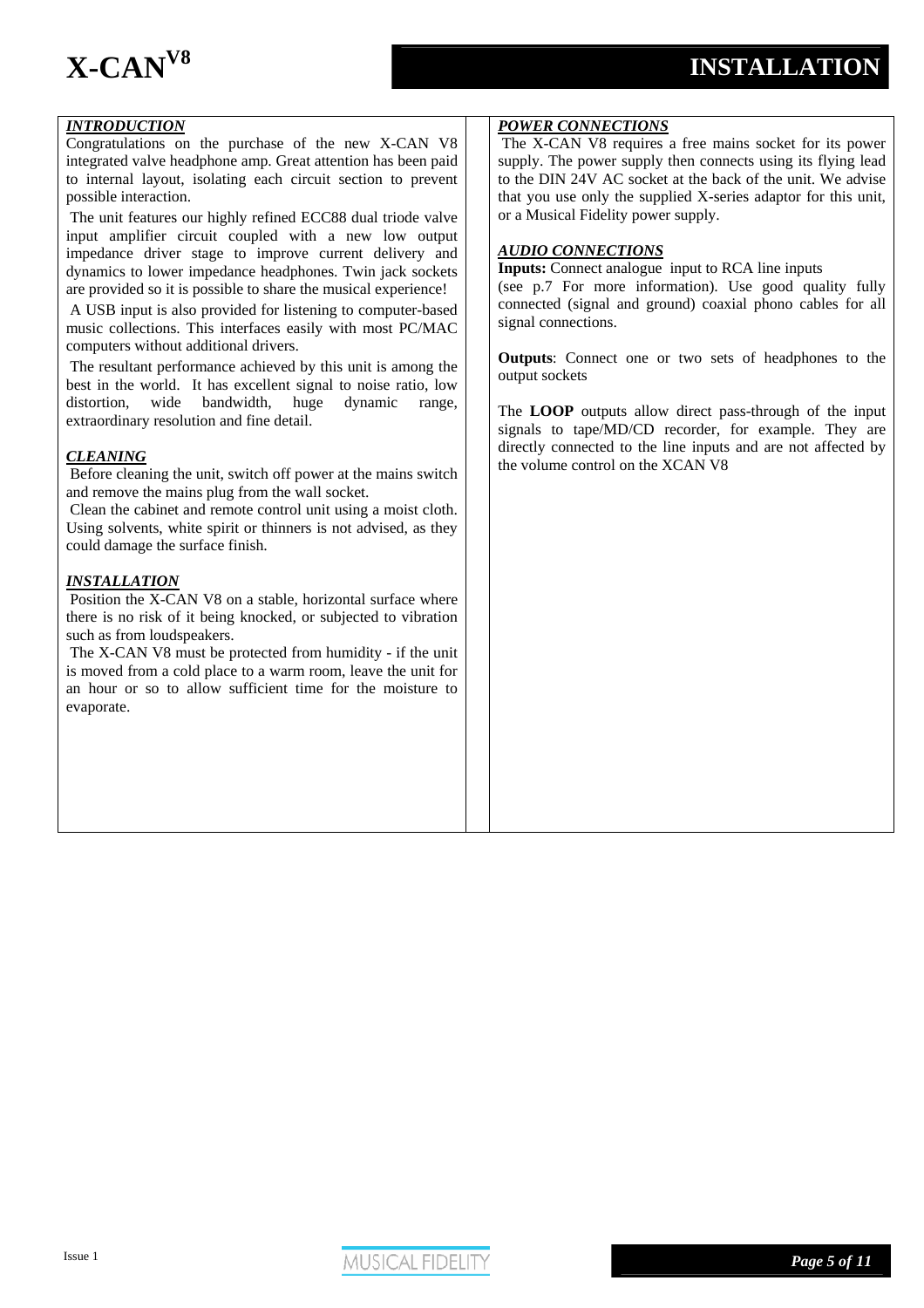## **X-CANV8 FACILITIES AND CONNECTION**



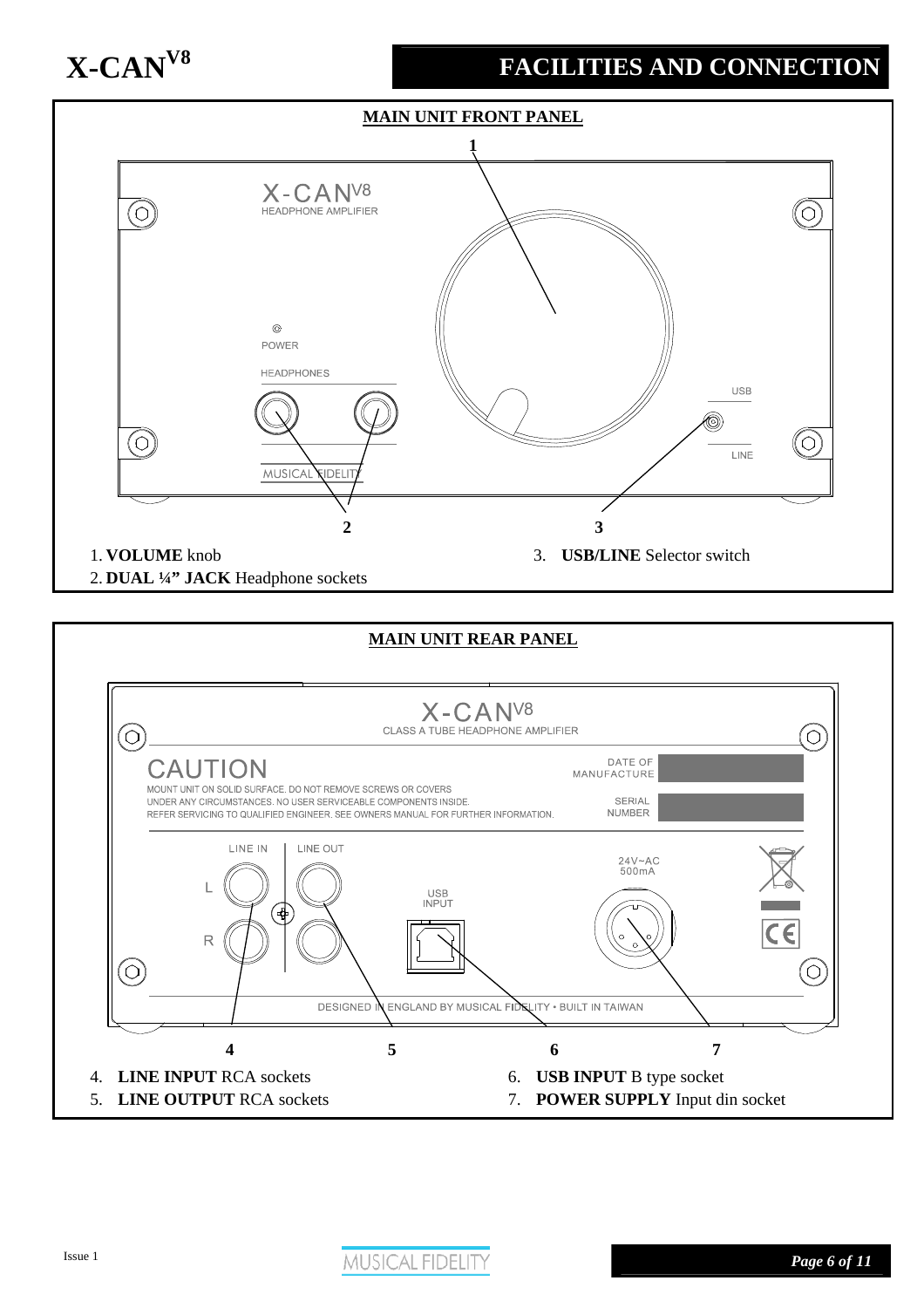

### *STARTING*

Once all connections are made, the power LED on the front panel will light, indicating unit is ready for use.

#### *VOLUME*

 The volume control knob should be adjusted for normal listening levels.

#### *LINE IN*

To use the line input connect desired source to line in RCA sockets. To listen to music from the line input, move the front panel switch to the down position.

#### *USB INPUT*

To use the USB input connect computer to USB input socket. To listen to music from the USB input, move the front panel switch to the up position

#### *LINE OUT*

 The line output RCA sockets are included to facilitate connection of the XCAN V8 into an existing system. To take advantage of this, the XCAN V8 can be connected to the tape output (or similar) of any pre- or integrated amplifier. Any device that was plugged into the tape output should now be plugged into the line output RCA sockets on the X-CAN V8 which will reinstate the original connection, the X-CAN V8 passing on the signal for recording or other purposes. These outputs are not affected by the XCAN V8 volume control.

#### *HEADPHONES*

Up to two pairs of headphones can be connected to the unit through the front panel jack sockets.

 Both sets will then be simultaneously controlled by the volume control.

Note: Two different headphones thus connected may produce differing output levels and/or musical tones. This is normal and due to design of the respective headphones.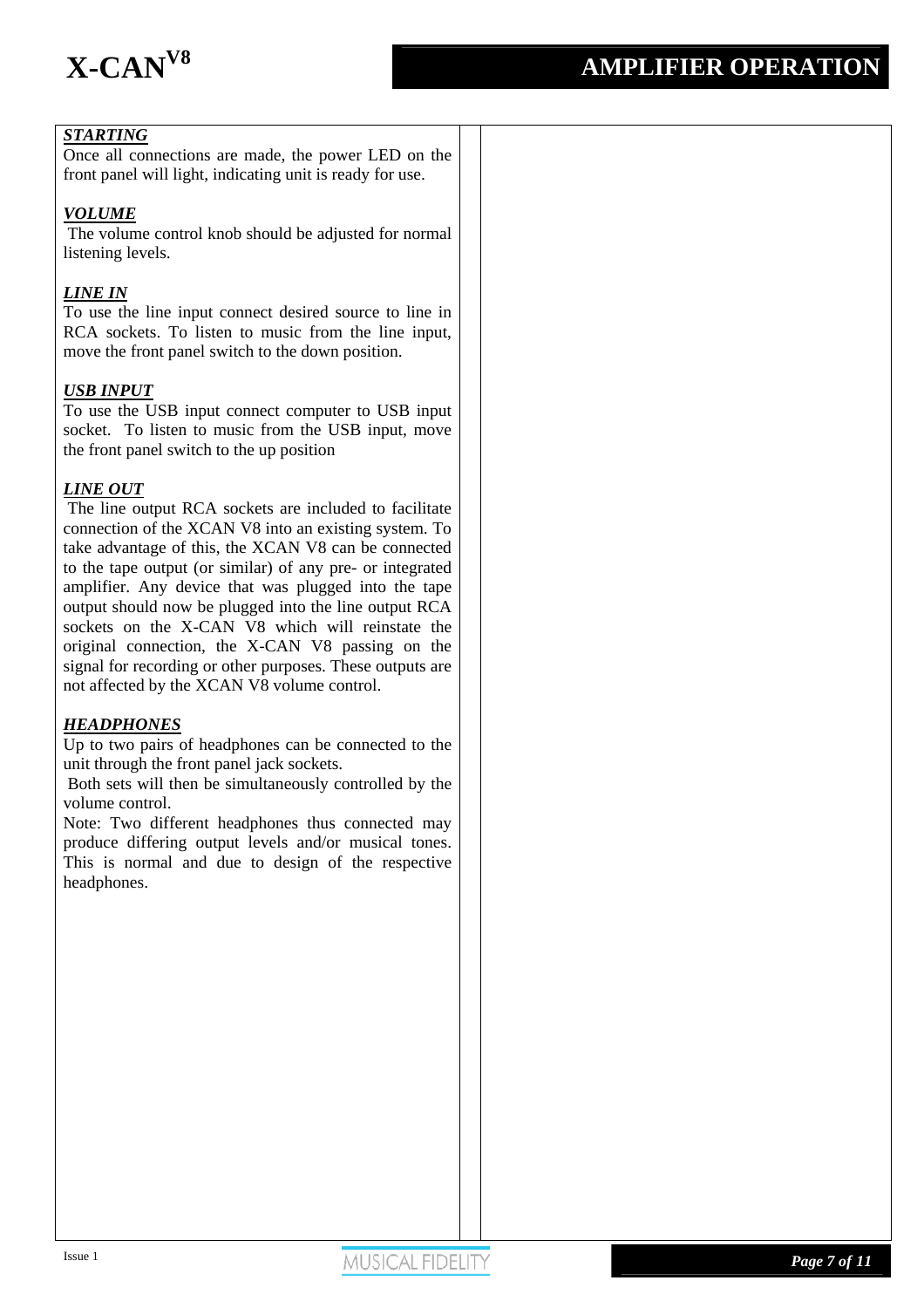## **X-CANV8 AMPLIFIER OPERATION**

#### *Computer setup for input USB input*

 A good quality USB A to B cable is required to connect the unit to the computer (not supplied).

 Plug the B (square) end into the socket in the back of the X-CAN V8

 Plug the A (rectangle) end into a free USB socket on the computer.

 The computer should detect the new hardware and install a generic driver automatically (No setup or driver disk required).

 CD, MP3, WAV files played on any software should now play through the X-CAN V8. This device has been designed to work with PC Windows 98, ME, 2000, XP as well as Apple Macintosh OS X.

*Please note:* 

*This device is a high speed serial data processor, and by its nature, requires a very high volume of USB bandwidth. It will benefit greatly from being the only device connected on its USB 'bus'. Sharing the same bus with other devices may cause unwanted artefacts such as dropouts or temporary loss of signal. This especially includes the use of the X-CAN V8 on a USB hub/splitter alongside other USB components*

#### *PC users*

Check the computer has picked up the device and is currently using it by clicking: (most Windows versions)

- **Start**
- **Settings**
- Control panel
- Sounds and Multimedia
- Audio

 Check that "USB audio device" appears under PREFERRED AUDIO DEVICE tab

 A second mixer will now be available which will be the default mixer whenever the X-CAN V8 is plugged in. Use this mixer to select the source or adjust levels if required.

#### *Mac users*

Check the computer has picked up the device and is currently using it by clicking: (MAC OS X)

- System preferences
- **Hardware**
- Sound

 Check that "USB audio DAC" is selected under the OUTPUT tab.

 If the computer's warning sounds/chimes are to played through the X-CAN V8, make sure it is selected under the SOUND EFFECTS tab too.

Note: USB may also be selected as an output in some individual programs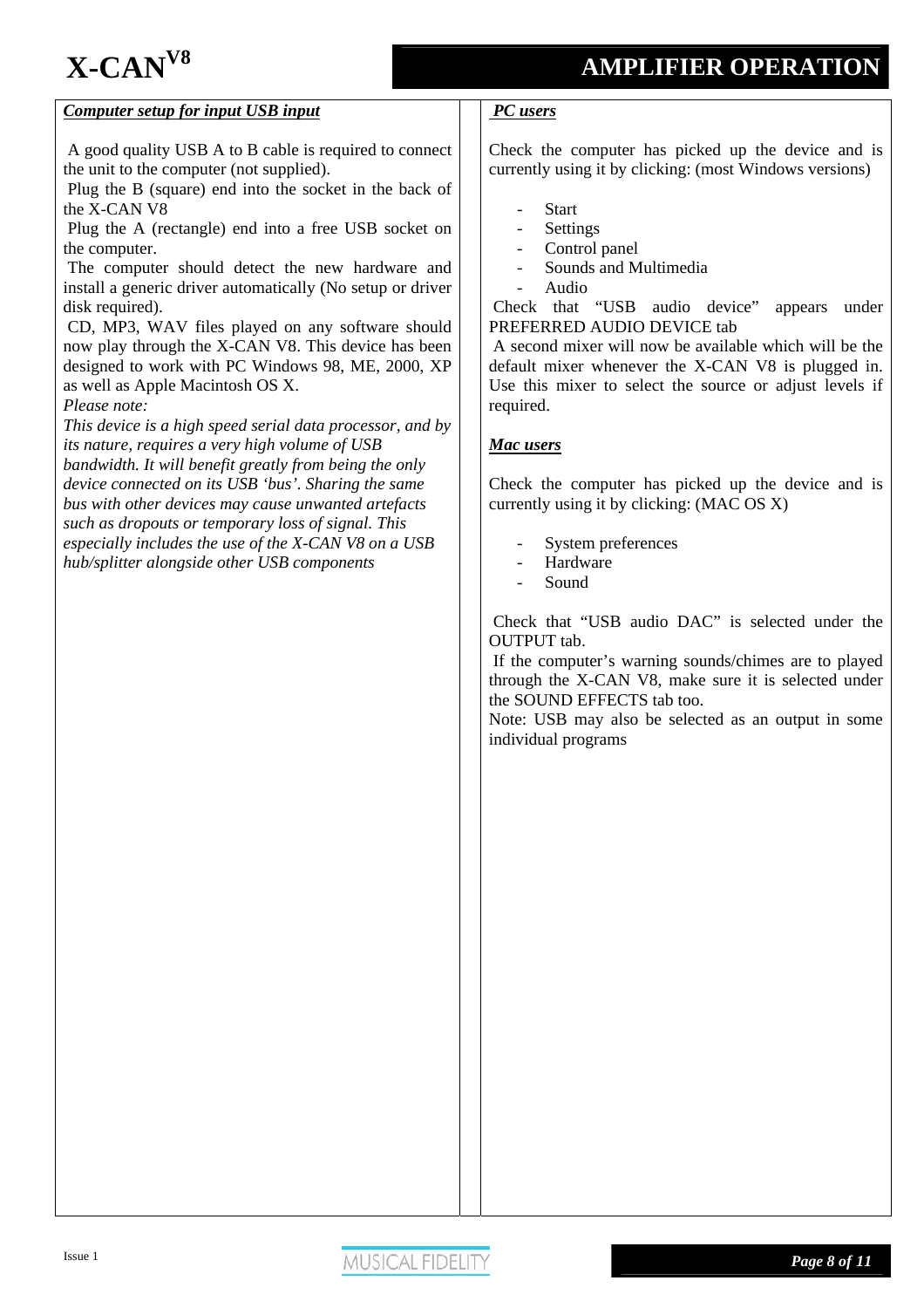

Basic problem-solving with an amplifier is similar to troubleshooting other electrical or electronic equipment. Always check the most obvious possible causes first, such as the following examples:

| Problem                                                   | <b>Probable Cause</b>                                                                                                                                                                                                                             | <b>Remedy</b>                                                                                                                                                                                                                                                                                                                           |
|-----------------------------------------------------------|---------------------------------------------------------------------------------------------------------------------------------------------------------------------------------------------------------------------------------------------------|-----------------------------------------------------------------------------------------------------------------------------------------------------------------------------------------------------------------------------------------------------------------------------------------------------------------------------------------|
| No power                                                  | Mains power supply is not fully inserted<br>into mains socket<br>Mains power supply lead is not fully<br>inserted into rear socket                                                                                                                | Plug in securely                                                                                                                                                                                                                                                                                                                        |
| No sound                                                  | Wrong connections between input<br>sources and the unit                                                                                                                                                                                           | Check audio input lead connections                                                                                                                                                                                                                                                                                                      |
| Sound is not precise, lacking in bass and<br>stereo image | Headphone(s) connector plug not fully<br>pushed in<br>Lead fault in headphones                                                                                                                                                                    | Check plug is inserted fully and securely<br>Check phones on Headphone output of a<br>different unit                                                                                                                                                                                                                                    |
| Hum                                                       | Audio connector plug not fully pushed in<br>Cable Fault<br>Unsuitable Cable<br>(e.g. cable grounds not connected)                                                                                                                                 | Insert plug securely<br>Check cable is connected at both ends.<br>N.B. some esoteric cables have internal<br>wiring intentionally<br>disconnected/modified. For best results<br>on all inputs analogue AND digital,<br>please use good quality screened coax;<br>signal and screen directly connected both<br>ends.                     |
| No audio output, or too low level output                  | Incorrect or missing connections<br>USB Driver not selected (PC or MAC)                                                                                                                                                                           | Check connections and make sure they<br>are secure.<br>See P.9 PC users or MAC users section                                                                                                                                                                                                                                            |
| No audio output from USB input                            | <b>USB</b> Cable not connected<br>USB Driver not selected (PC or MAC)                                                                                                                                                                             | Check connections and make sure they<br>are secure.<br>See P.9 <i>PC users</i> or <i>Mac users</i> section                                                                                                                                                                                                                              |
| Not detected when connected to USB                        | <b>USB</b> Cable faulty<br>USB not working/enabled on computer<br>Correct USB drivers not installed<br>(can happen particularly with factory-<br>preinstalled Windows operating systems)                                                          | Check and replace cable<br>Check USB port functions with another<br>device.<br>Please check with the computer<br>manufacturer. Enquire about USB driver<br>or update.                                                                                                                                                                   |
| Dropouts in sound (USB input)                             | Shared USB port with another device<br>Computer busy with another application<br>Computer low on resources<br>If none of these actions affect a cure, please contact the dealer, or an authorised Musical Fidelity service agent. Remember; never | Avoid sharing the USB port with other<br>devices, if possible.<br>At times an application (program) may<br>intervene, sometimes invisibly e.g. a<br>virus scanner. When this happens,<br>computer resources are temporarily used<br>up, and playback may suffer. This is not a<br>fault. Try running fewer applications if<br>possible. |

open the case of the X-CAN V8, as this will invalidate the guarantee.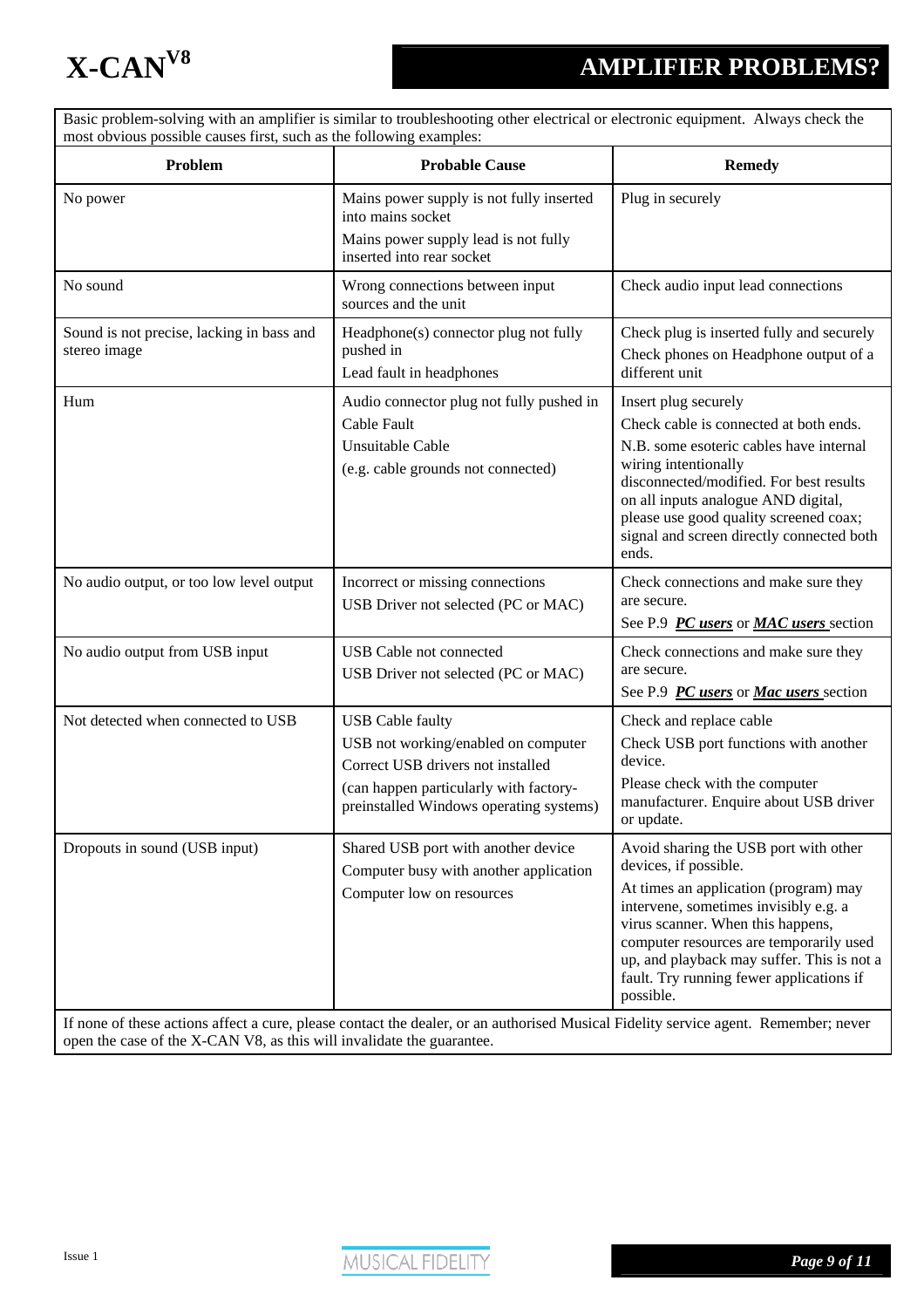## **X-CANV8 AMPLIFIER SPECIFICATIONS**

| Output:                  | Power<br>Output devices per<br>channel | 1.3 Watts per channel into 32 Ohms<br>2                                                                    |
|--------------------------|----------------------------------------|------------------------------------------------------------------------------------------------------------|
|                          | Output impedance                       | 2 Ohms                                                                                                     |
| Line input:              | THD $+$ N, 20Hz to 20<br>kHz           | <0.008% typical                                                                                            |
|                          | Signal / noise ratio                   | $>100$ dB unweighted<br>$>109$ dB 'A' weighted                                                             |
|                          | Input impedance                        | 22 k Ohms                                                                                                  |
|                          | Frequency response                     | 20Hz to 70 kHz, $+0$ , $-1dB$                                                                              |
| Connections:             | Line level inputs:                     | 1 pair line level RCA connectors,                                                                          |
|                          | Line level outputs:<br>Digital inputs: | 1 pair RCA [loop outputs]<br>1 USB 1.1 [32, 44.1, 48 kHz sample rates] connection for <i>computer</i> only |
|                          |                                        |                                                                                                            |
| Power<br>requirement:    | 12-0-12V (24V total)<br>AC at 500mA    | Using mains adaptor (supplied)                                                                             |
| Standard<br>accessories: | Power Supply Unit                      | T48A-24-500-3<br>1 off                                                                                     |
| Dimensions:              | Main unit                              |                                                                                                            |
|                          | 180mm<br>7 inches                      | Wide                                                                                                       |
|                          | 88mm<br>$3\frac{1}{2}$ inches          | High including feet                                                                                        |
|                          | 240mm<br>$9\frac{1}{2}$ inches         | Deep including terminals                                                                                   |
| Weight:                  | $4\frac{1}{4}$ lbs<br>$1.85$ kg,       | Unboxed                                                                                                    |
|                          | $5\frac{1}{2}$ lbs<br>$2.5$ kg         | Boxed unit including power supply and all accessories                                                      |
|                          |                                        | Musical Fidelity reserves the right to make improvements which may                                         |

 $|C$ 

result in specification or feature changes without notice.